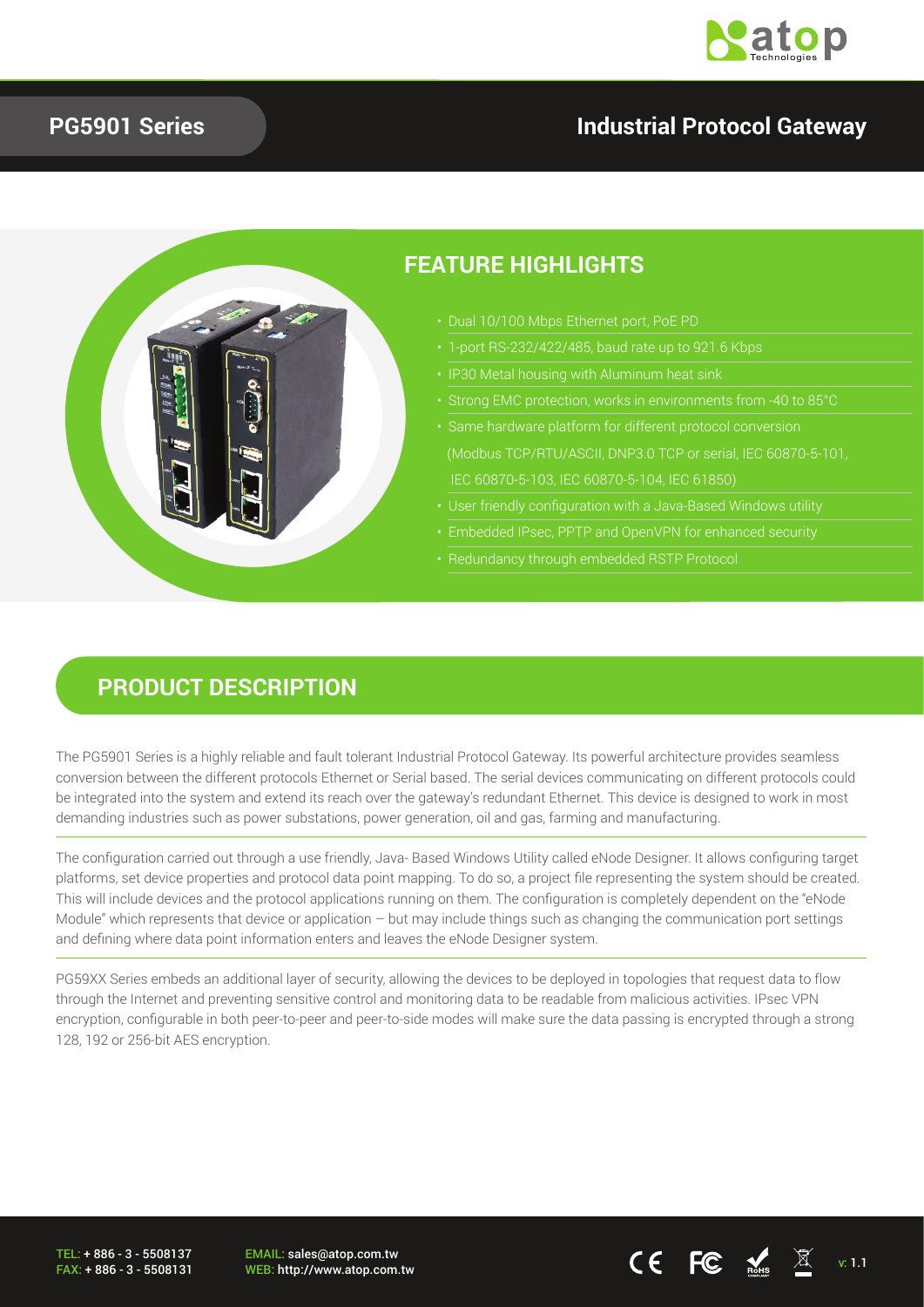

## **APPLICATION**

#### **Features**

The protocol gateway's embedded protocol stacks allow

- Seamless conversion
- Exception/error Management
- Unsolicited event management for the protocols requiring them (such as DNP3)
- High performance
- Low cost



TEL: + 886 - 3 - 5508137 FAX: + 886 - 3 - 5508131 EMAIL: sales@atop.com.tw EWALE. Sales water community<br>WEB: http://www.atop.com.tw v: 1.1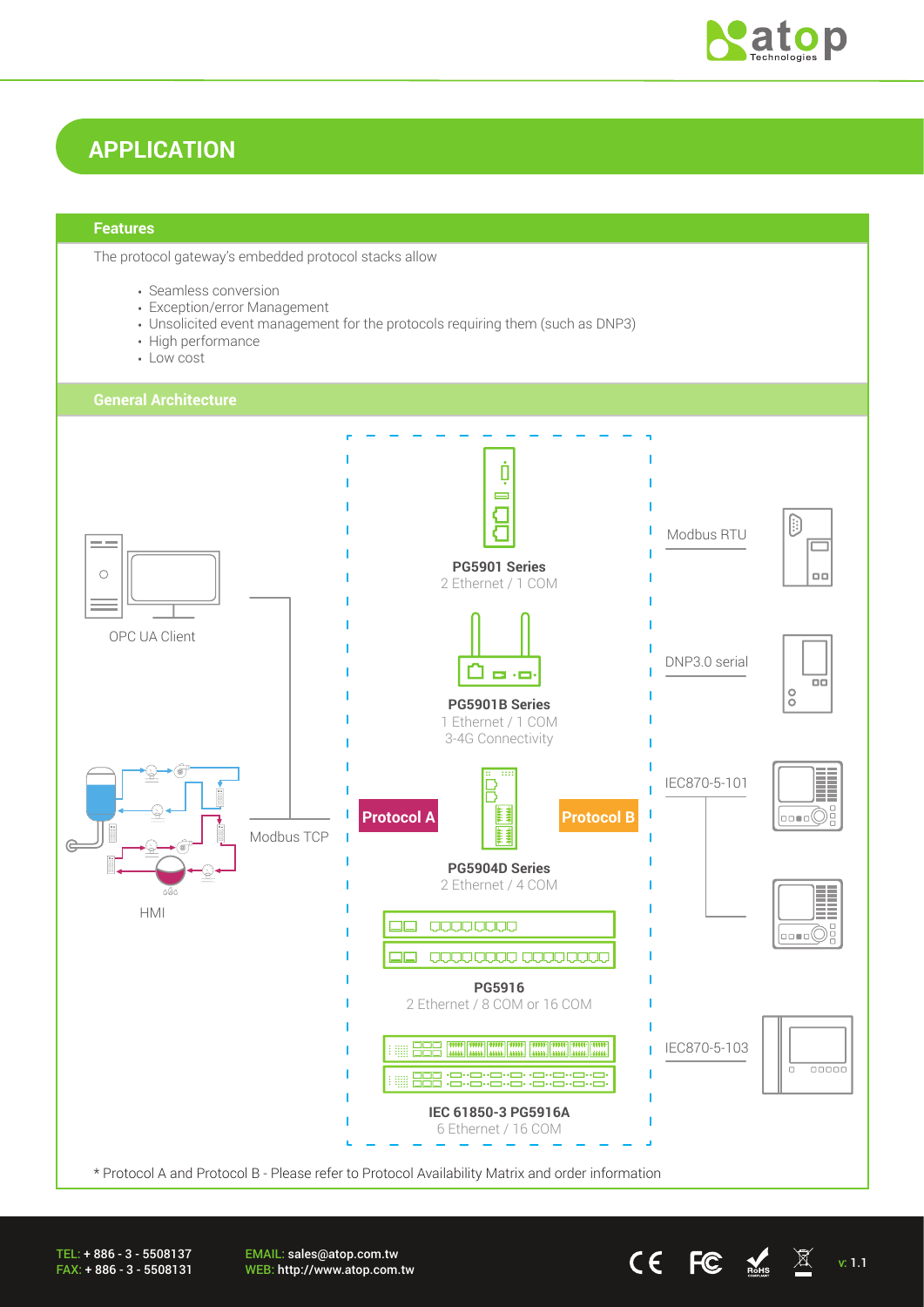



The example shows how to Easily connect a Modbus Serial HMI, through Atop's Protocol Gateway to a DNP3.0 Ethernet slave IED. The host HMI has the role of a Modbus Serial Master while the end-device to be accessed is a DNP3.0 Ethernet Server. Atop's protocol Gateway acts towards the HMI seamlessly as a Modbus Serial Slave, answering the poll commands or the write commands required by the Host by its virtual Modbus ID. Meanwhile, it acts as a DNP3.0 Ethernet Client with regard to the end-device whose DNP3.0 address is mapped to the virtual Modbus ID that the HMI is accessing.

**Be careful!** – all gateway functions listed in the datasheet refer to the "Gateway" role, and not which "host" or "slave" the gateway is connected to. In this example, the SKU shown is "MBSS-DNEC" (Modbus Serial Slave to DNP3.0 Ethernet Client)

### **PROTOCOL AVAILABILITY**

| <b>Protocol Availability Matrix for PG5901 Series</b> |                  |                        |           |                      |                         |                  |                     |                         |
|-------------------------------------------------------|------------------|------------------------|-----------|----------------------|-------------------------|------------------|---------------------|-------------------------|
| <b>Protocol B</b>                                     |                  | <b>Protocol A</b>      |           |                      |                         |                  |                     |                         |
|                                                       |                  | <b>Ethernet Server</b> |           |                      | <b>Serial Slave</b>     |                  |                     |                         |
|                                                       |                  | IEC 61850              | DNP3      | Modbus<br><b>TCP</b> | IEC 60870-<br>$5 - 104$ | DNP3             | Modbus<br>RTU/ASCII | IEC 60870-<br>$5 - 101$ |
| Ethernet<br>Client                                    | IEC 61850        | n/a                    | DNES-50EC | MBES-50EC            | 04ES-50EC               | DNSS-50EC        | MBSS-50EC           | n/a                     |
|                                                       | DNP3             | 50ES-DNEC              | n/a       | MBES-DNEC            | 04ES-DNEC               | DNSS-DNEC        | MBSS-DNEC           | n/a                     |
|                                                       | Modbus TCP       | 50ES-MBEC              | DNES-MBEC | n/a                  | 04ES-MBEC               | DNSS-MBEC        | n/a                 | n/a                     |
|                                                       | IEC 60870-5-104  | 50ES-04EC              | DNES-04EC | MBES-04EC            | n/a                     | DNSS-04EC        | MBSS-04EC           | n/a                     |
| <b>Master</b><br>Serial                               | DNP3             | 50ES-DNSM              | DNES-DNSM | MBES-DNSM            | 04ES-DNSM               | <b>DNSS-DNSM</b> | MBSS-DNSM           | 01SS-DNSM               |
|                                                       | Modbus RTU/ASCII | 50ES-MBSM              | DNES-MBSM | n/a                  | 04ES-MBSM               | DNSS-MBSM        | n/a                 | 01SS-MBSM               |
|                                                       | IEC 60870-5-101  | 50ES-01SM              | DNES-01SM | MBES-01SM            | 04ES-01SM               | DNSS-01SM        | MBSS-01SM           | n/a                     |
|                                                       | IEC 60870-5-103  | 50ES-03SM              | DNES-03SM | MBES-03SM            | 04ES-03SM               | DNSS-03SM        | MBSS-03SM           | 01SS-03SM               |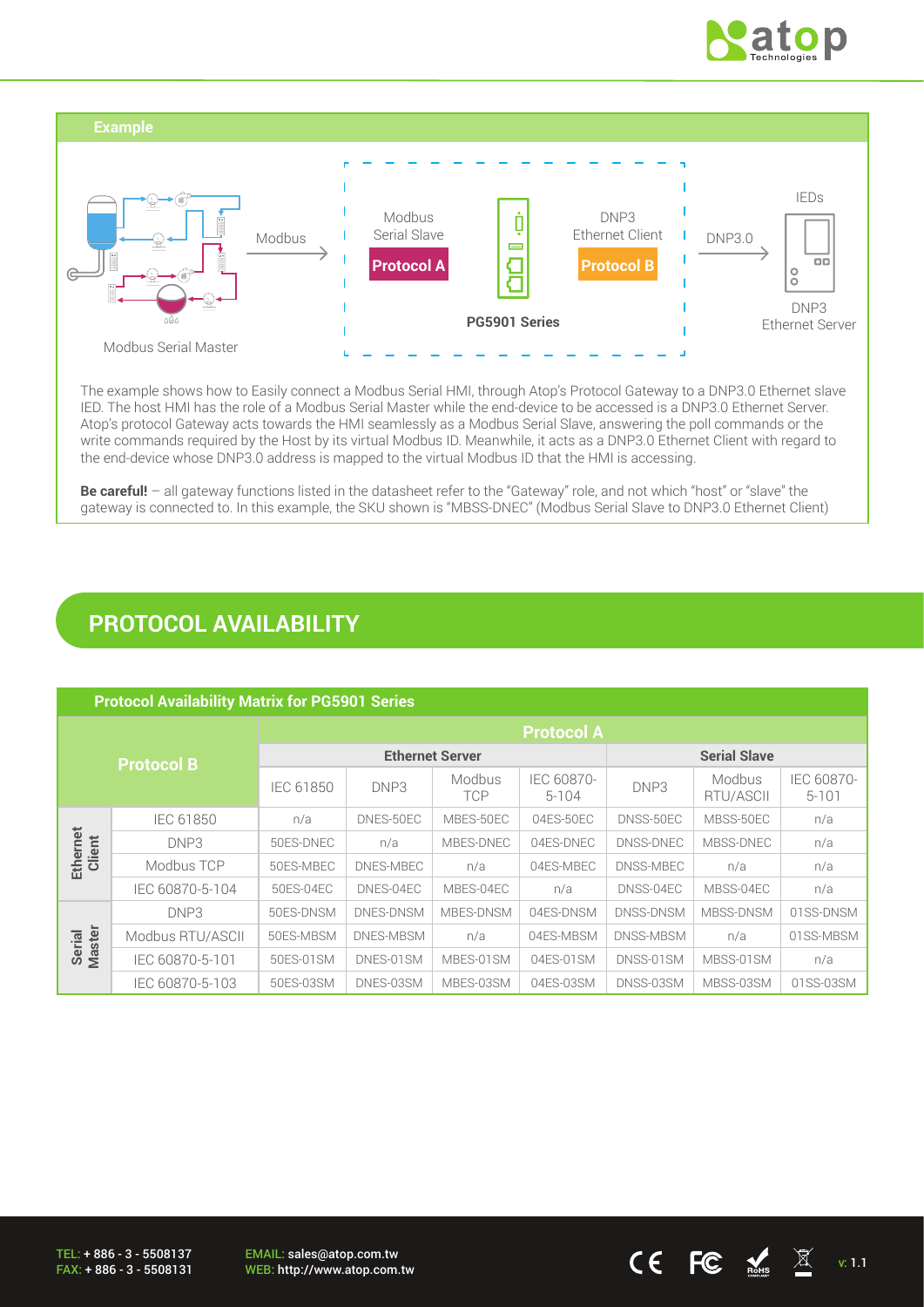

# **PROTOCOL SPECIFICATION**

| <b>IEC61850 Server/ Client</b>        |                                                                                                                                                                                                                                                                                                                                                                                                                       |
|---------------------------------------|-----------------------------------------------------------------------------------------------------------------------------------------------------------------------------------------------------------------------------------------------------------------------------------------------------------------------------------------------------------------------------------------------------------------------|
| <b>Supported Functions</b>            | • Generic access to the data (Read, Write)<br>• Clock Synchronization<br>• 8 Logical Devices per Port<br>• GOOSE (Generic Object Oriented Substation Event)<br>- a GOOSE message will be generated by the gateway automatically upon event(*)<br>. (*)Being other protocols not Real-Time, there is no quarantee that GOOSE message<br>is generated within 1 ms from the event itelf.                                 |
| Supported Control<br>Type of commands | • Generic access to the data (Read, Write)<br>• Clock Synchronization<br>• 8 Logical Devices per Port<br>• GOOSE (Generic Object Oriented Substation Event)                                                                                                                                                                                                                                                           |
| Implemented<br>Protocol Subsets       | • IEC 61850-6 (Substation Configuration Language Description: SCL)<br>• IEC 61850-7-1 (Principles and Models)<br>• IEC 61850-7-2 (Abstract Communication Service<br>· Interface: ACSI<br>· IEC 61850-7-3 (Common Data Classes: CDC)<br>• IEC 61850-7-4 (Logical Nodes and data Object Classes)<br>• IEC 61850-8-1 (Mapping to Manufacturing Message Specification: MMS)<br>• Edition 1 & Edition 2 are both Supported |

| <b>DNP3 Server/ Client/ Master/ Slave</b> |                                                                                                                                                                                                                                                                                                                                                                                       |  |  |  |
|-------------------------------------------|---------------------------------------------------------------------------------------------------------------------------------------------------------------------------------------------------------------------------------------------------------------------------------------------------------------------------------------------------------------------------------------|--|--|--|
| <b>General Specifications</b>             | • Serial Mode or Ethernet with TCP or UDP Mode<br>· Server side supports serving up to 5 client in TCP Mode<br>• Client side in a single RS-485 port, supports connecting up to 16 IEDs<br>• Client side supports connecting up to 16 IEDs<br>• Maximum Fragment size 2048 octets<br>• Protocol implementation with configurable parameters conforms to IEEE Std<br>1815-2012 level 2 |  |  |  |
| <b>Supported Functions</b>                | • Time Synchronization generic access to the data (Read, Write)<br>• Commands with or without preselection (Select, Operate, Direct Operate)<br>• Transmission of time-tagged events<br>· Self-address                                                                                                                                                                                |  |  |  |
| Supported DNP3<br>Object Library          | • Binary Inputs up to 8000 pts<br>• Binary Outputs up to 2000 pts<br>• Double Inputs up to 4000 pts<br>• Analog Inputs up to 250 pts<br>• Analog Outputs up to 250 pts<br>• Counters up to 250 pts                                                                                                                                                                                    |  |  |  |

| <b>Modbus Server/ Client/ Master/ Slave</b> |                                                                                                                                                                                                                                                                                                                                                                                      |  |  |  |
|---------------------------------------------|--------------------------------------------------------------------------------------------------------------------------------------------------------------------------------------------------------------------------------------------------------------------------------------------------------------------------------------------------------------------------------------|--|--|--|
| <b>General Specifications</b>               | • Support Modbus RTU and ASCII in Serial mode<br>• Support Modbus in TCP mode<br>• For Modbus Client in TCP mode, support connecting up to 64 Modbus servers<br>• For Modbus Server in TCP mode, support serving up to 64 Modbus clients<br>· Support maximum number of data points in read direction: 8000 pts<br>· Support maximum number of commands in write direction: 4000 pts |  |  |  |

TEL: + 886 - 3 - 5508137 FAX: + 886 - 3 - 5508131 EMAIL: sales@atop.com.tw<br>WEB: http://www.atop.com.tw

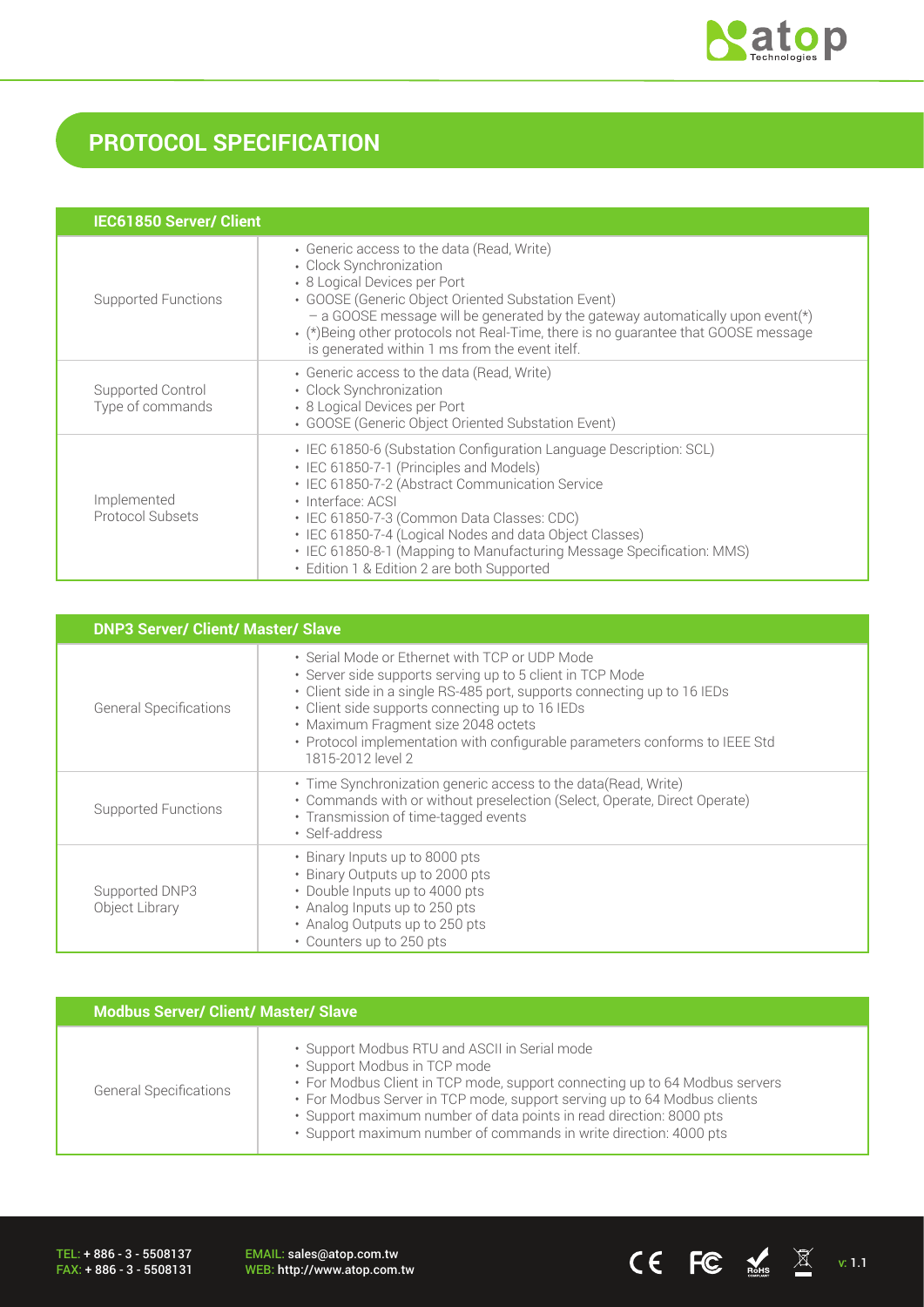

| Supported<br><b>Function Codes</b>  | 1: Read Coils<br>2: Read Discrete Inputs<br>3: Read Holding Registers<br>4: Read Input Registers<br>5: Write Single Coil<br>6: Write Single Register<br>15: Write Multiple Coils<br>16: Write Multiple Registers<br>43/14: Read Device Identification (server side only) |
|-------------------------------------|--------------------------------------------------------------------------------------------------------------------------------------------------------------------------------------------------------------------------------------------------------------------------|
| Supported<br><b>Exception Codes</b> | 1: illegal function<br>2: illegal data address<br>3: illegal data value<br>4: server device failure<br>6: server device busy                                                                                                                                             |

| <b>IEC 60870-5-101 Master/ Slave</b> |                                                                                                                                                                                                                                                                                                                                                                                                                                                                                          |  |  |  |
|--------------------------------------|------------------------------------------------------------------------------------------------------------------------------------------------------------------------------------------------------------------------------------------------------------------------------------------------------------------------------------------------------------------------------------------------------------------------------------------------------------------------------------------|--|--|--|
| <b>General Specifications</b>        | • Protocol implementation with configurable parameters conforms to the IEC 60870-5-101<br>edition 2 specification<br>• Process Information in Monitor and Control Direction<br>• Balanced and Unbalanced Modes<br>• CP24Time2a or CP56Time2a timestamp for monitor direction report                                                                                                                                                                                                      |  |  |  |
| Supported Functions                  | • Station Initialization<br>• Interrogation<br>• Read Procedure<br>• Cyclic Data and Spontaneous Transmission (Slave Side only)<br>• Clock Synchronization<br>• Transmission of Integrated Totals<br>• Direct and SBO command                                                                                                                                                                                                                                                            |  |  |  |
| Supported Data Types                 | • Monitors Points:<br>Each supports up to 1000 pts: Single Point, Double Point, Step Position, Bit String,<br>Measured with Normalized Value, Measured with Scaled Value, Measured Short Floating<br>Point Value, Integrated Totals<br>• Control Points:<br>Each supports up to 500 pts: Single Command, Double Command, Requlating Step<br>Command, Set Point Command with Normalized Value, Set Point Command with Scaled<br>Value, Set Point Command Short Floating Point, Bit string |  |  |  |

| <b>IEC 60870-5-103 Master/ Slave</b> |                                                                                                                                                                                                                                                                                                                                                                                                                                                                                                                                                                  |  |  |  |
|--------------------------------------|------------------------------------------------------------------------------------------------------------------------------------------------------------------------------------------------------------------------------------------------------------------------------------------------------------------------------------------------------------------------------------------------------------------------------------------------------------------------------------------------------------------------------------------------------------------|--|--|--|
| <b>General Specifications</b>        | • Protocol implementation with configurable parameters conforms to the<br>IEC 60870-5-103:1997<br>• Master supports connecting up to 16 IEDs<br>• Process Information in Monitor and Control Direction<br>• Unbalanced Modes                                                                                                                                                                                                                                                                                                                                     |  |  |  |
| <b>Supported Functions</b>           | • Station Initialization, Supports reset FCB and CU<br>• General Interrogation<br>• Clock Synchronization<br>• Command Transmission<br>• Test Mode<br>• Blocking of Monitor Direction                                                                                                                                                                                                                                                                                                                                                                            |  |  |  |
| Supported Information                | • Monitor direction:<br>* Status indications in monitor direction: from <16>to <30><br>* Supervision indications in monitor direction: <32>, <33>, from <35> to < 39>, <46>, <47><br>* Earth fault indications in monitor direction: from <48> to <52><br>* Fault indications in monitor direction: from <64> to <93><br>* Auto-reclosure indications in monitor direction: from <128> to <130><br>* Measurands in monitor direction: from <144> to <148><br>• Control direction:<br>General commands in control direction: from <16> to <19>, from <23> to <26> |  |  |  |

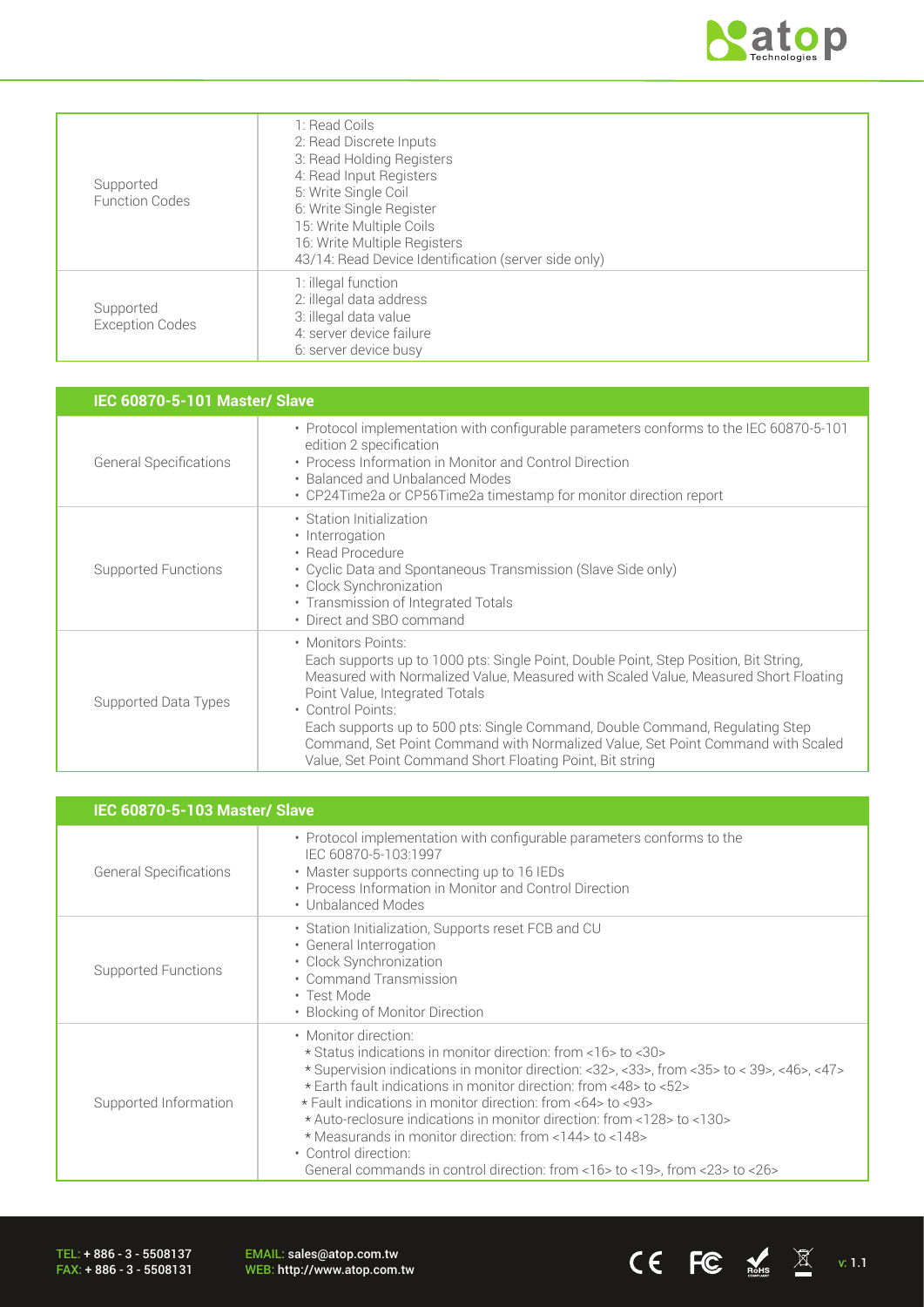

CE FC  $\underset{\text{meas}}{\blacktriangle}$   $\mathbb{X}$  v: 1.1

|                               | IEC 60870-5-104 Server/ Client                                                                                                                                                                                                                                                                                                                                                                                                                                                                                                                                                  |  |  |  |  |
|-------------------------------|---------------------------------------------------------------------------------------------------------------------------------------------------------------------------------------------------------------------------------------------------------------------------------------------------------------------------------------------------------------------------------------------------------------------------------------------------------------------------------------------------------------------------------------------------------------------------------|--|--|--|--|
| <b>General Specifications</b> | · Server side supports serving up to 5 client<br>• Client side supports connecting up to 10 IEDs<br>• Protocol implementation with configurable parameters conforms to the<br>IEC 60870-5-104 specification edition 2<br>• Process Information in Monitor and Control Direction<br>• CP56Time2a timestamp for Control Commands                                                                                                                                                                                                                                                  |  |  |  |  |
| Supported Functions           | • Station Initialization<br>• Interrogation<br>• Read Procedure (Server side only)<br>• Cyclic Data and Spontaneous Transmission (Server side only)<br>• Clock Synchronization<br>• Transmission of Integrated Totals<br>• Direct and SBO command                                                                                                                                                                                                                                                                                                                               |  |  |  |  |
| Supported Data Types          | • Monitors Points:<br>Each supports maximum 1000 pts: Single Point, Double Point, Step Position, Bit String,<br>Measured with Normalized Value, Measured with Scaled Value, Measured Short Floating<br>Points Value, Integrated Totals.<br>• Control Points:<br>Each supports maximum 500 pts: Single Command, Double Command, Regulating Step<br>Command, Set Point Command with Normalized Value, Set Point Command with Scaled<br>Value, Set Point Command Short Floating Point, Bitstring.<br>• Event Logging (Server Side only) Universal Event Buffer up to 20,000 Events |  |  |  |  |

# **SPECIFICATION**

| <b>Network Interface</b>                              |                                                             |  |  |
|-------------------------------------------------------|-------------------------------------------------------------|--|--|
| <b>Ethernet Port</b>                                  | $2xRJ-45$                                                   |  |  |
| <b>LAN Mode</b>                                       | Dual Subnets or RSTP Redundancy                             |  |  |
| Compliance                                            | IEEE 802.3 10BASE-T<br>IEEE 802.3u 100BASE-TX               |  |  |
| <b>Serial Interface</b>                               |                                                             |  |  |
| Connector                                             | 5-Pin 5.08mm Terminal Block or D-Sub9 connector             |  |  |
| Port                                                  | 1                                                           |  |  |
| Mode                                                  | RS-232/422/485, software selectable                         |  |  |
| <b>Baud Rate</b>                                      | 1,200~921,600 bps                                           |  |  |
| Parity                                                | None, Odd, Even, Space, Mark                                |  |  |
| Data Bits                                             | 7,8                                                         |  |  |
| Stop Bits                                             | 1, 2                                                        |  |  |
| None, Xon/Xoff, RTS/CTS (RS-232 only)<br>Flow Control |                                                             |  |  |
| <b>USB Interface</b>                                  |                                                             |  |  |
| Speed                                                 | <b>USB 2.0</b>                                              |  |  |
| Connector                                             | USB A Type *1                                               |  |  |
| <b>Power Characteristics</b>                          |                                                             |  |  |
| Connector                                             | 3-Pin 5.08mm Lockable Terminal Block                        |  |  |
| Input Voltage                                         | 9-48 VDC, 24VAC, 48 VDC (supplied by PoE, PoE models only), |  |  |
| Power Consumption                                     | 0.65A @ 9VDC                                                |  |  |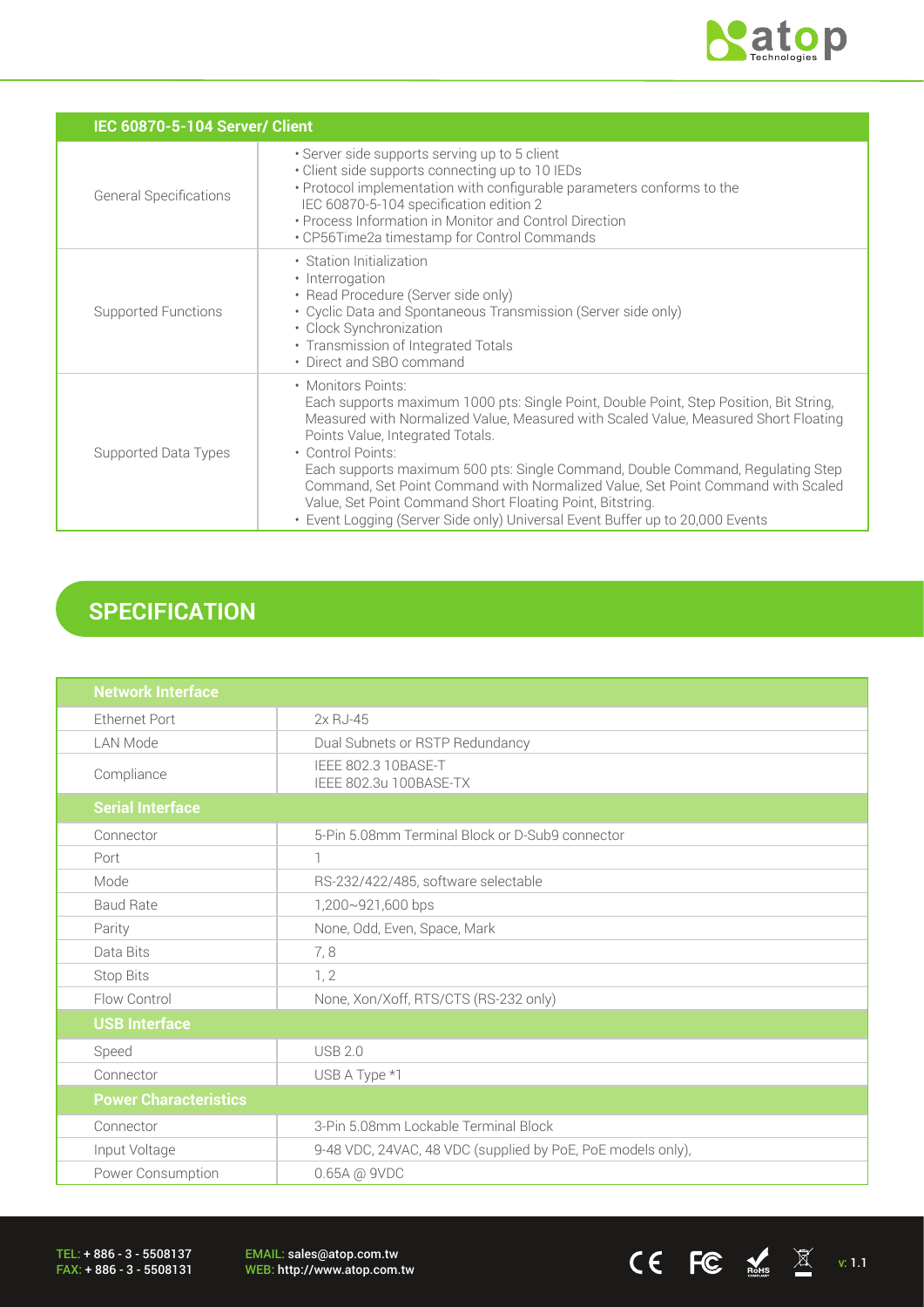

 $CE$  FC  $\frac{1}{\text{N}_{\text{obs}}}$   $\frac{1}{\text{N}_{\text{C}}}$  v: 1.1

| Power Redundancy                     | No.                                                                                                                                                                                                                                            |
|--------------------------------------|------------------------------------------------------------------------------------------------------------------------------------------------------------------------------------------------------------------------------------------------|
| <b>Reverse Polarity Protection</b>   | Yes                                                                                                                                                                                                                                            |
| <b>Mechanicals</b>                   |                                                                                                                                                                                                                                                |
| Housing                              | IP30 protection, metal housing                                                                                                                                                                                                                 |
| Dimensions ( $W \times H \times D$ ) | 32mm x 110mm x 90mm                                                                                                                                                                                                                            |
| Installation                         | DIN-Rail or Wall-Mount (optional kit)                                                                                                                                                                                                          |
| <b>Reset Button</b>                  | <b>Yes</b>                                                                                                                                                                                                                                     |
| Weight                               | 400g                                                                                                                                                                                                                                           |
| <b>Environmental Limits</b>          |                                                                                                                                                                                                                                                |
| Operating Temperature                | $-40^{\circ}$ C ~ 85°C (-40°F ~ 185°F)                                                                                                                                                                                                         |
| Storage Temperature                  | $-40^{\circ}$ C ~ 85°C (-40°F ~ 185°F)                                                                                                                                                                                                         |
| <b>Ambient Relative Humidity</b>     | $5 \sim 95\%$ RH, (non-condensing)                                                                                                                                                                                                             |
| <b>Software</b>                      |                                                                                                                                                                                                                                                |
| Protocols                            | IPv4, ARP, ICMP, TCP, UDP, DHCP Client, DNS Client, Telnet, HTTP, HTTPS, SMTP/TLS,<br>SNMP v1/v2c/v3, Syslog, 802.1D-2004 RSTP, OpenVPN or IPsec VPN (peer-to-peer or<br>peer-to-side), with a maximum VPN throughput of 37.9Mbps(*), and PPTP |

# **REGULATORY APPROVALS**

| Safety         | EN 60950-1                                                                                                     |                                                             |                                                                                               |                     |
|----------------|----------------------------------------------------------------------------------------------------------------|-------------------------------------------------------------|-----------------------------------------------------------------------------------------------|---------------------|
| <b>EMC</b>     | FCC Part 15, Subpart B, Class A<br>EN 55032, EN 55024, EN 61000-3-2, EN 61000-3-3, EN 61000-6-2, EN 61000-6-4, |                                                             |                                                                                               |                     |
| <b>Test</b>    | <b>Item</b>                                                                                                    |                                                             | <b>Value</b>                                                                                  | <b>Level</b>        |
| IEC 61000-4-2  | <b>ESD</b>                                                                                                     | Contact Discharge<br>Air Discharge                          | ±8KV<br>$±15$ KV                                                                              | $\overline{4}$<br>4 |
| IEC 61000-4-3  | <b>RS</b>                                                                                                      | 80-1000MHz                                                  | 10 V/m                                                                                        | 3                   |
| IEC 61000-4-4  | <b>EFT</b>                                                                                                     | <b>AC Power Port</b><br>Signal Port                         | $±2.0$ KV<br>$±2.0$ KV                                                                        | 3<br>4              |
| IEC 61000-4-5  | Surge                                                                                                          | <b>AC Power Port</b><br><b>AC Power Port</b><br>Signal Port | Line-to Line±1.0KV<br>Line-to Earth±2.0KV<br>Line-to Earth±2.0KV                              | 3<br>3<br>3         |
| IEC 61000-4-6  | <b>CS</b>                                                                                                      | $0.15 - 80$ MHz                                             | 10 Vrms                                                                                       | 3                   |
| IEC 61000-4-8  | PFMF                                                                                                           | Enclosure                                                   | 10A/m                                                                                         | 3                   |
| IEC 61000-4-11 | DIP                                                                                                            | <b>AC Power Port</b>                                        | 1. >95%, Reduction, 0.5 period<br>2. 30%, Reduction, 25 period<br>>95%, Reduction, 250 period |                     |
| Shock          | IEC 60068-2-27                                                                                                 |                                                             |                                                                                               |                     |
| Drop           | IEC 60068-2-32                                                                                                 |                                                             |                                                                                               |                     |
| Vibration      | IEC 60068-2-64                                                                                                 |                                                             |                                                                                               |                     |
| <b>RoHS</b>    | Yes                                                                                                            |                                                             |                                                                                               |                     |
| <b>MTBF</b>    | 21.16 years (MIL-HDBK-217F-based prediction)                                                                   |                                                             |                                                                                               |                     |
| Warranty       | 5 years                                                                                                        |                                                             |                                                                                               |                     |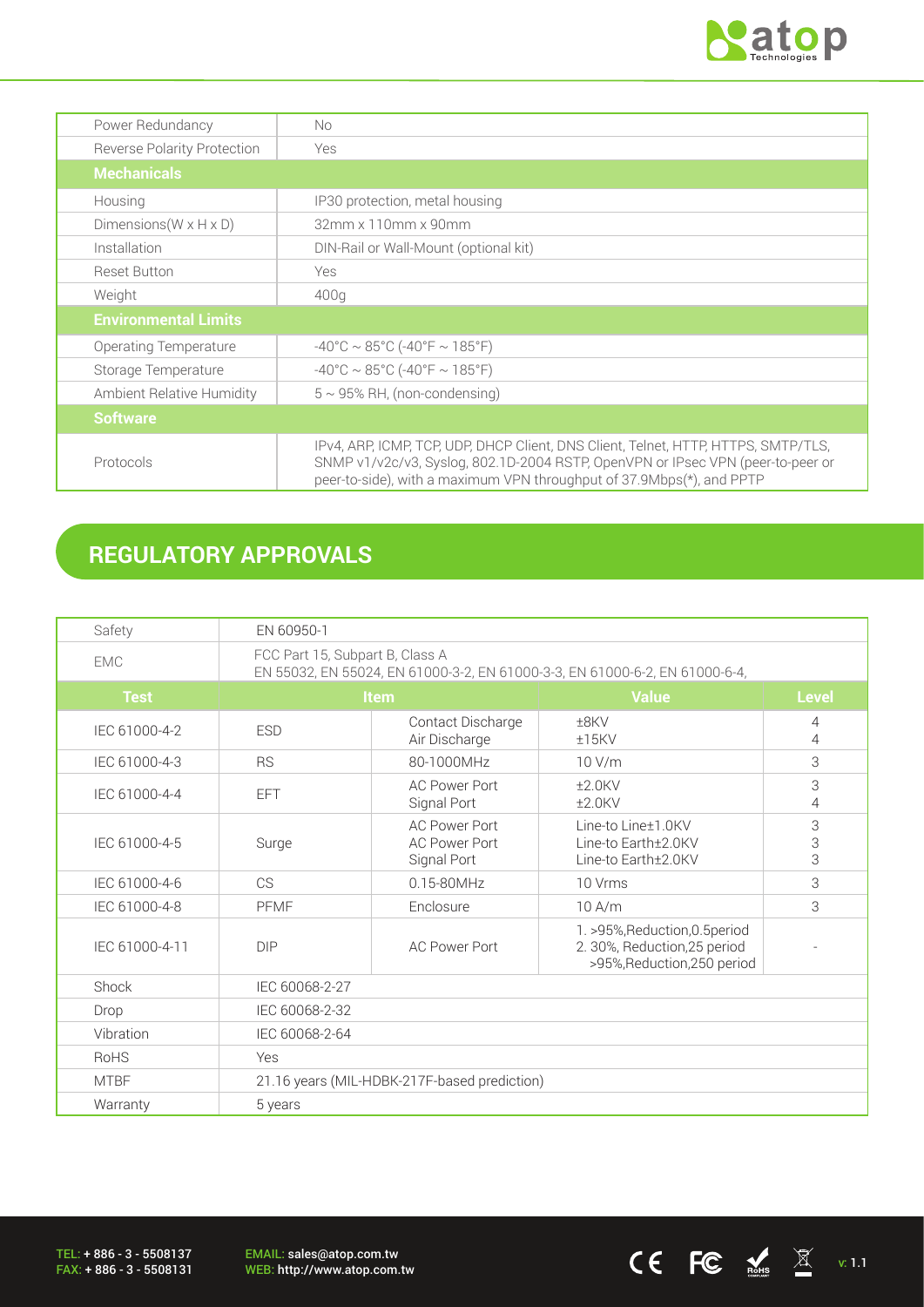

# **ORDERING INFORMATION**

| <b>Hardware</b>   |                  |                              |                       |
|-------------------|------------------|------------------------------|-----------------------|
| <b>Model Name</b> | <b>LAN ports</b> | <b>Serial ports</b>          | Additional features . |
| <b>PG5901-DB</b>  | 2x RJ45          | 1x RS-232/485/422 (D-Sub 9)  |                       |
| <b>PG5901-TB</b>  | 2x RJ45          | 1x RS-232/485/422 (5-pin TB) |                       |
| PG5901-PoE-DB     | 2x RJ45          | 1x RS-232/485/422 (D-Sub 9)  | PoE PD (802.3af)      |
| PG5901-PoE-TB     | 2x RJ45          | 1x RS-232/485/422 (5-pin TB) | PoE PD (802.3af)      |

| <b>Optional Accessories</b> |                    |                                                                           |
|-----------------------------|--------------------|---------------------------------------------------------------------------|
| <b>Model Name</b>           | <b>Part Number</b> | <b>Description</b>                                                        |
| UN315-1212(US-Y) LV6        | 50500151120003G    | Y-Type (5.08 mm) power adaptor, 100-240VAC, 1.25A@12VDC out, US plug, LV6 |
| UNE315-1212(EU-Y)LV6        | 50500151120013G    | Y-Type (5.08 mm) power adaptor, 100-240VAC, 1.25A@12VDC out, EU plug, LV6 |
| ADP-DB9(F)-TB5              | 59906231G          | Female DB9 to Female 3.81mm TB5 Converter                                 |
| WMK-315-Black               | 70100000000050G    | Black Aluminum Wall Mount Kit                                             |

| <b>Protocols</b> |                                                                  |
|------------------|------------------------------------------------------------------|
| 01SS-03SM        | IEC 60870-5-101 Serial Slave to IEC 60870-5-103 Serial Master    |
| 01SS-DNSM        | IEC 60870-5-101 Serial Slave to DNP3 Serial Master               |
| 01SS-MBSM        | IEC 60870-5-101 Serial Slave to Modbus Serial Master             |
| 04ES-01SM        | IEC 60870-5-104 Ethernet Server to IEC 60870-5-101 Serial Master |
| 04ES-03SM        | IEC 60870-5-104 Ethernet Server to IEC 60870-5-103 Serial Master |
| 04ES-50EC        | IEC 60870-5-104 Ethernet Server to IEC 61850 Ethernet Client     |
| 04ES-DNEC        | IEC 60870-5-104 Ethernet Server to DNP3 Ethernet Client          |
| 04ES-DNSM        | IEC 60870-5-104 Ethernet Server to DNP3 Serial Master            |
| 04ES-MBEC        | IEC 60870-5-104 Ethernet Server to Modbus Ethernet Client        |
| 04ES-MBSM        | IEC 60870-5-104 Ethernet Server to Modbus Serial Master          |
| 50ES-01SM        | IEC 61850 Ethernet Server to IEC 60870-5-101 Serial Master       |
| 50ES-03SM        | IEC 61850 Ethernet Server to IEC 60870-5-103 Serial Master       |
| 50ES-04EC        | IEC 61850 Ethernet Server to IEC 60870-5-104 Ethernet Client     |
| 50ES-DNEC        | IEC 61850 Ethernet Server to DNP3 Ethernet Client                |
| 50ES-DNSM        | IFC 61850 Ethernet Server to DNP3 Serial Master                  |
| 50ES-MBEC        | IEC 61850 Ethernet Server to Modbus Ethernet Client              |
| 50ES-MBSM        | IEC 61850 Ethernet Server to Modbus Serial Master                |
| DNES-01SM        | DNP3 Ethernet Server to IEC 60870-5-101 Serial Master            |
| DNES-03SM        | DNP3 Ethernet Server to IEC 60870-5-103 Serial Master            |
| DNES-04EC        | DNP3 Ethernet Server to IEC 60870-5-104 Ethernet Client          |
| DNES-50EC        | DNP3 Ethernet Server to IEC 61850 Ethernet Client                |
| DNES-DNSM        | DNP3 Ethernet Server to DNP3 Serial Master                       |
| DNES-MBEC        | DNP3 Ethernet Server to Modbus Ethernet Client                   |
| DNES-MBSM        | DNP3 Ethernet Server to Modbus Serial Master                     |
| DNSS-01SM        | DNP3 Serial Slave to IEC 60870-5-101 Serial Master               |
| DNSS-03SM        | DNP3 Serial Slave to IEC 60870-5-103 Serial Master               |

TEL: + 886 - 3 - 5508137 FAX: + 886 - 3 - 5508131 EMAIL: sales@atop.com.tw<br>WEB: http://www.atop.com.tw